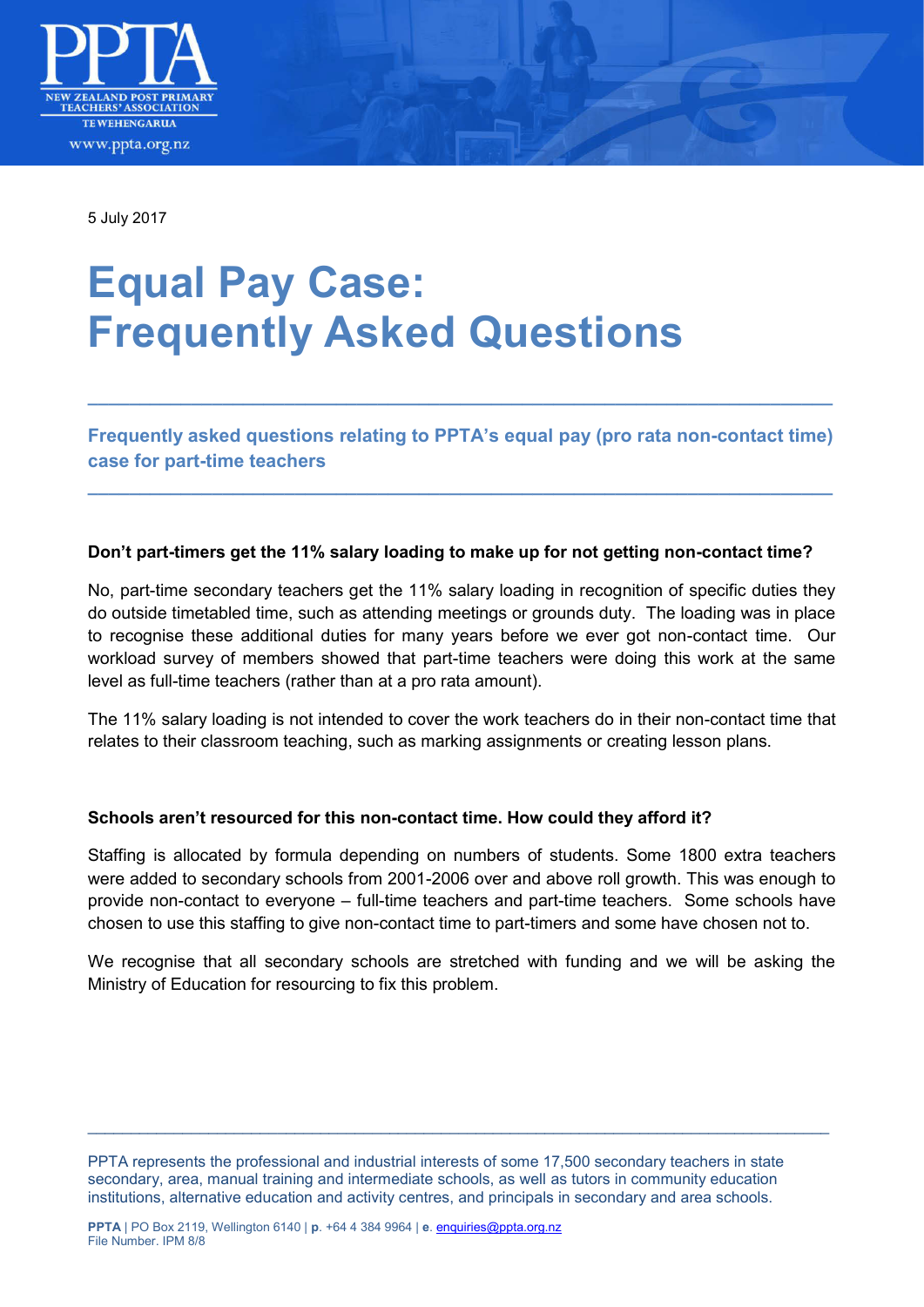## **Full-time teachers work far more than 25 hours. Why is the case concentrating on this?**

PPTA is focused on reducing workload for all secondary teachers and more information about this is available on the PPTA website.

## [PPTA teacher workload information](http://ppta.org.nz/advice-and-issues/teacher-workload/)<sup>1</sup>.

 Later this year, members are also likely to consider workload related claims for the collective agreements at executive meeting and Annual Conference ahead of bargaining in 2018.

We know that all secondary teachers are working over and above their timetabled hours. The difference is that full-time teachers are paid for one hour of non-contact time for every five they teach and part-time teachers aren't. This means that part-time teachers are earning less for each hour that they work compared to full-time teachers.

PPTA members have consistently recognised this inequity, which is why members have wanted it raised as a claim in:

- every STCA collective agreement bargaining round since non-contact time was first introduced in 2002;
- a three-year workstream about issues for part-time teachers with the Ministry of Education;
- the four-year pay and employment equity review with the Ministry of Education and the New Zealand School Trustees Association; and
- Department of Labour facilitation with the Ministry of Education.

It is also why PPTA members voted to endorse the PPTA executive's decision to take an equal pay case in late 2015.

## **The ministry has said publicly that this is not a pay equity issue?**

Despite some reports in the media, the ministry agreed in writing with PPTA that this was a pay equity issue after considering it for four years during the Pay and Employment Equity (PAEE) Review of the Compulsory School Sector (report dated 2008), available on the members-only section of our website.

## **Why have these schools been selected?**

It is the members, rather than the schools, that have been selected.

In 2016, PPTA surveyed and otherwise put out a call for members who were interested in being part of the case. We went through the details that they provided and looked for cases that were straight-forward and members who had the security of a permanent position. Pam, Lisa, Leanne and Debra bravely put up their hands to be the members who are taking this case with PPTA. The schools that they are employed at are not unique, we know that there are currently many secondary schools that are not timetabling non-contact time for part-time teachers and this needs to change.

-

<sup>1</sup> <http://ppta.org.nz/advice-and-issues/teacher-workload/>